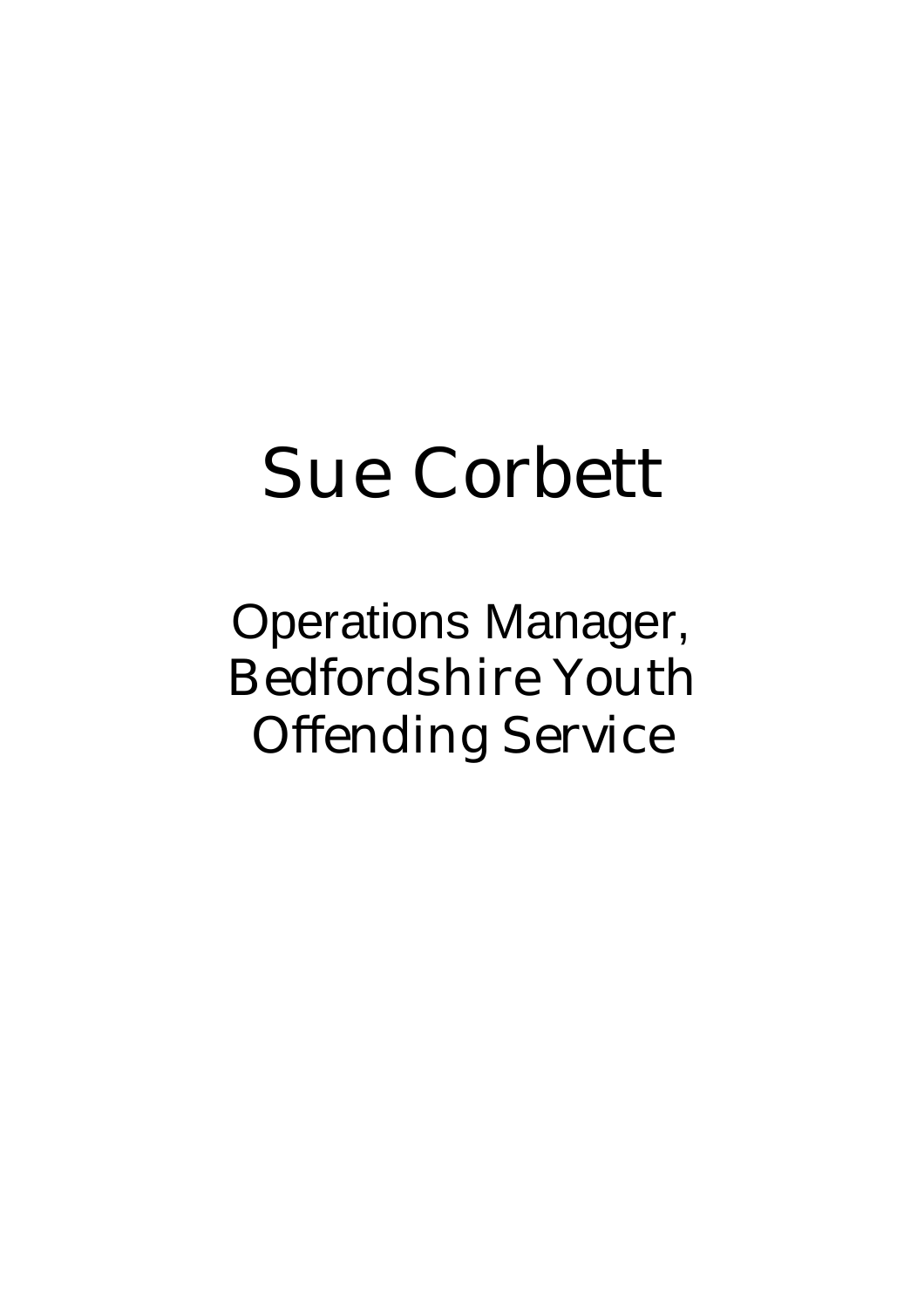# **Bedfordshire Youth Offending Service Preventative Strategy**

The principle aim of the Youth Offending Service is to prevent offending by children and young people.

In order to fulfil this aim work is undertaken in both statutory and voluntary sectors with young people who may be causing concern but have not yet committed offences.

The aim is to intervene at an early stage to prevent an escalation of problematic behaviour.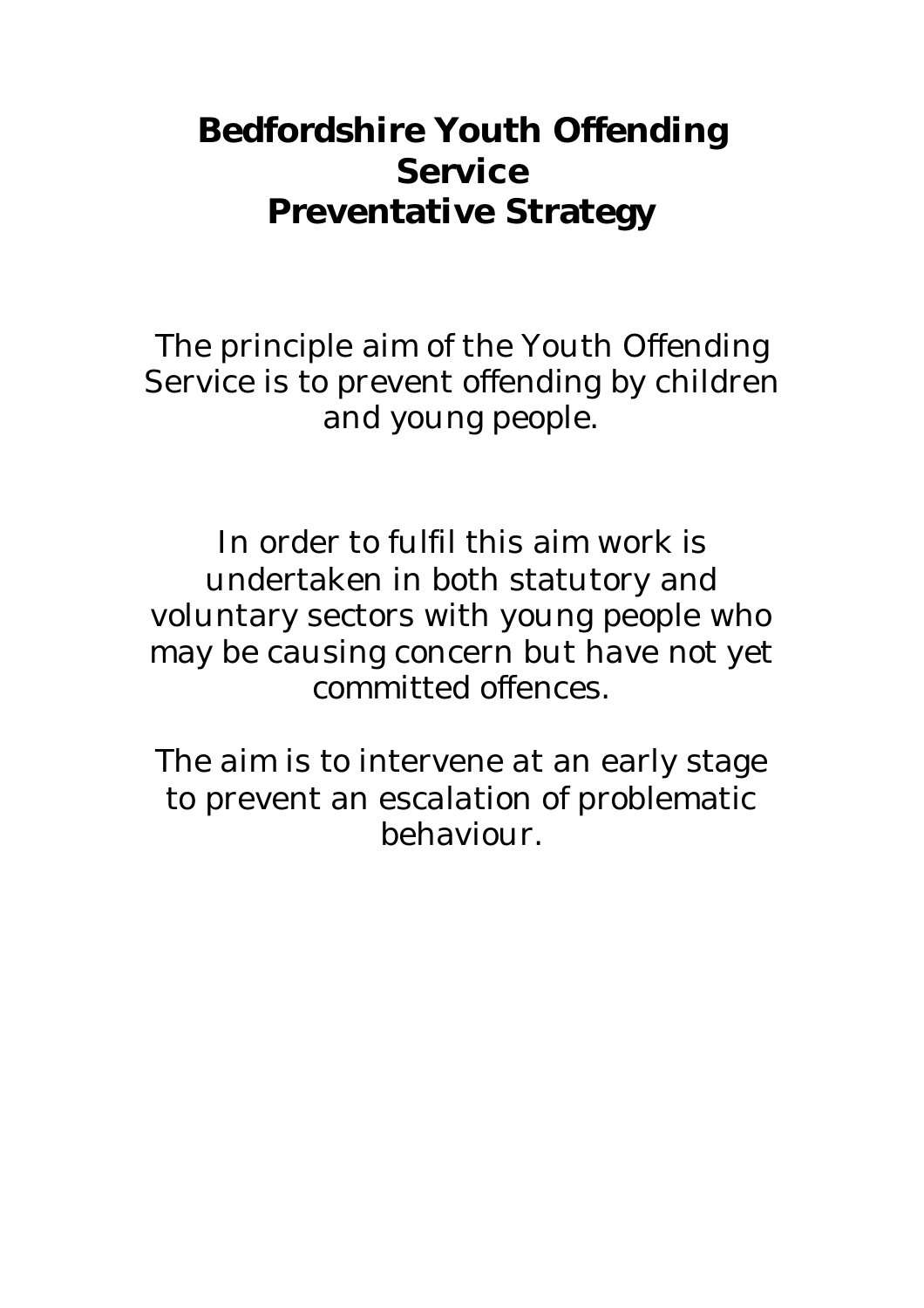# **Areas of work:**

# **In schools:-**

Citizenship and Crime Programmes

Peer Mentoring Projects

Positive Futures

## **In the Community:-**

E – Male Project

Video Project

Black History Project

## **With Parents:-**

Parenting Groups

## **With Colleagues:-**

Protective Behaviours Training

NB A Protective Behaviours approach underpins much of the work.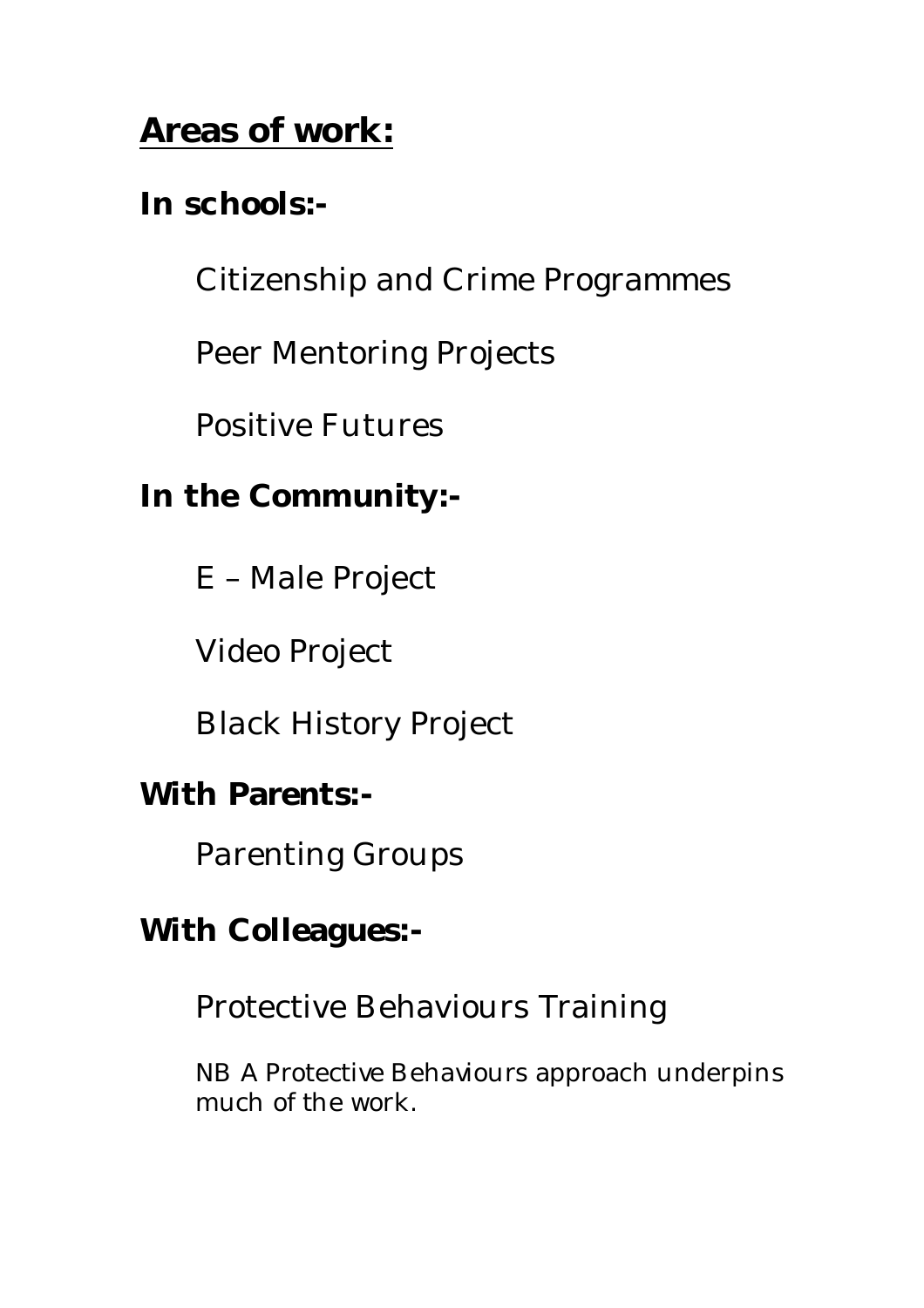# PROTECTIVE BEHAVIOURS

# **An internationally acclaimed programme**

which offers skills and strategies to prevent and interrupt violence and abuse wherever they occur.

The skills and strategies are universal and suited to all people regardless of age, ability, culture, race or religion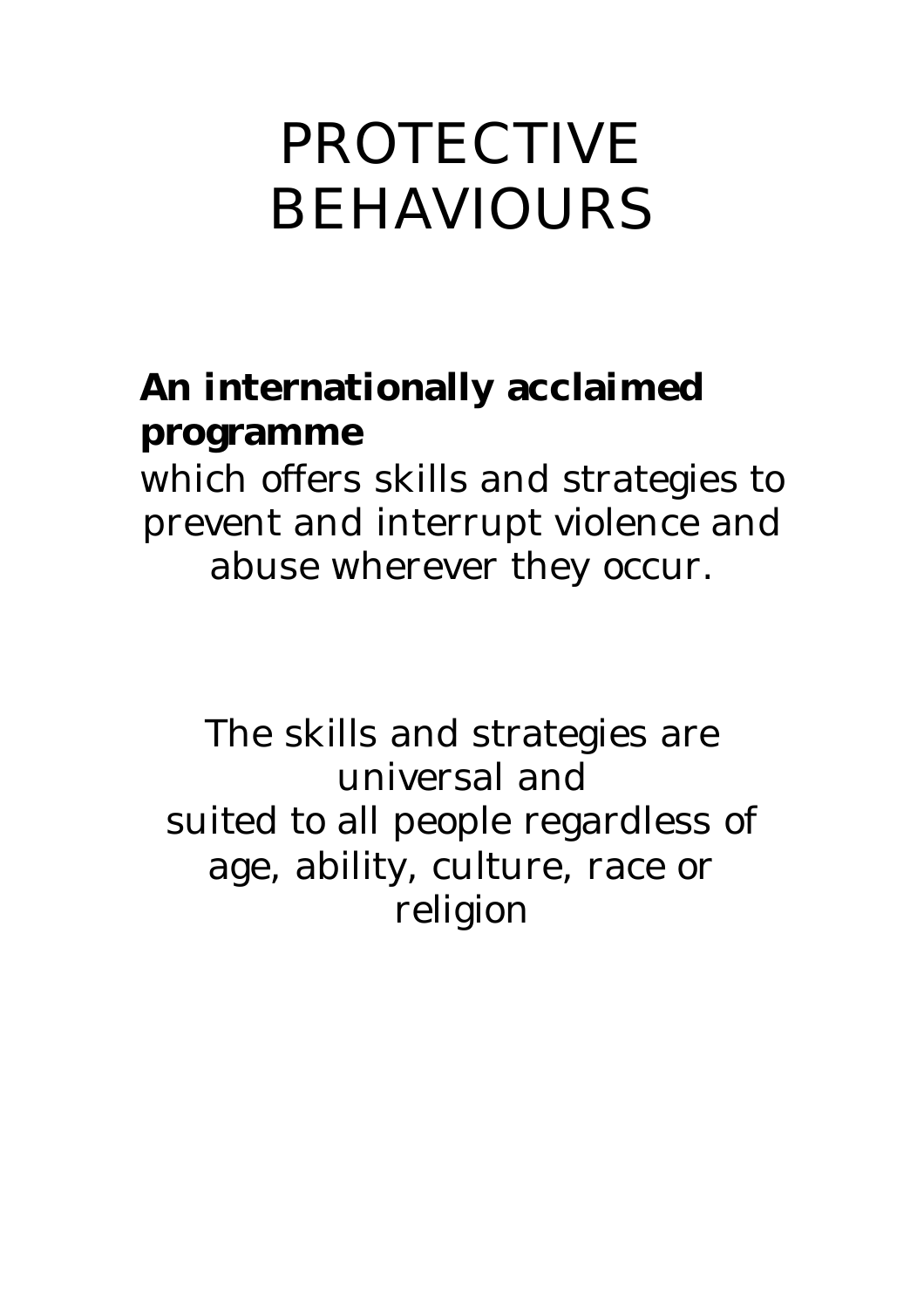## Protective Behaviours: An Introduction

Protective Behaviours (PB's) is an internal process where each person using the ideas applies them to their own unique experience. It teaches specific strategies to help face challenges with confidence and without sacrificing the right to feel safe. It encourages people to take responsibility for their own feelings, thoughts and behaviour.

Protective Behaviours is based on a feelings, thinking and behaviour model which is underpinned by two themes:

#### We all have the right to feel safe all the time

#### $\mathcal{R}_{I}$

#### There is nothing so awful we can't talk about it with someone

The process focuses on developing our individual internal awareness of external threat, recognising that 'feeling unsafe' is an individual response to a particular event or situation. It helps people to developa variety of strategies to deal with any situation which does not feel safe.

The process promotes adventurousness, confidence, self esteem, communication, problem solving and risk taking. It gives choice and control to the individual as well as developing a sense of moral and social responsibility.

The PB's framework is used in many places and by a variety of people – schools, residential care services, domestic violence services, mediation practitioners, the police, probation and social workers, disability services and counselling services.

The process is used in many ways – abuse prevention, crisis intervention, anti-bullying strategies, managing challenging behaviour, crime prevention, assertiveness training, parenting support work, staff development, restorative justice, mediation, citizen education programmes and conflict resolution.